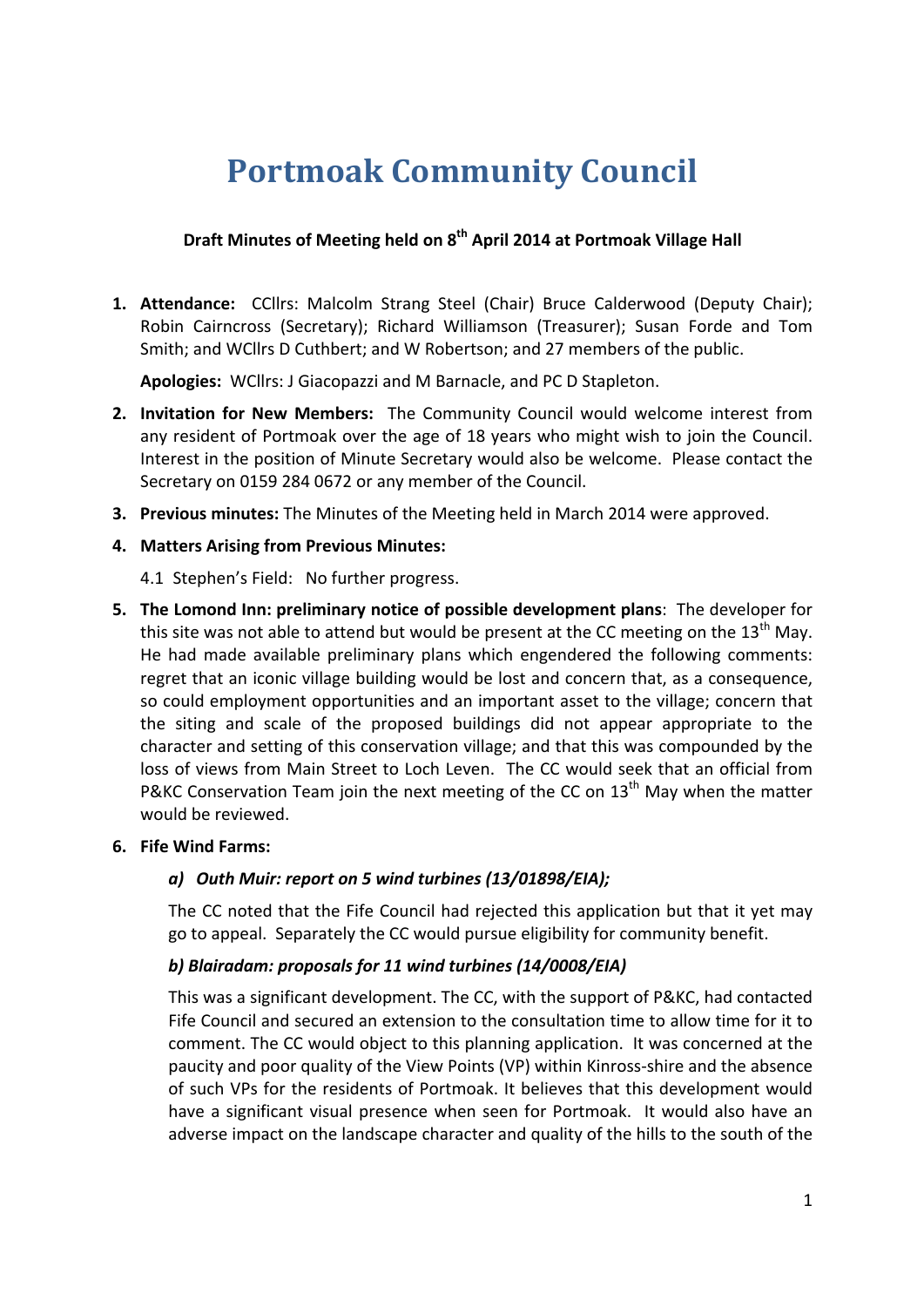Loch Leven/Kinross Basin and so cumulatively, when taken with other such wind farms, on the Basin itself. Eligibility for community benefits would be pursued.

#### **7. Reports:**

- 7.1 Police: The CC received and noted the Police Report. Councillors were concerned that there could be under-reporting of significant road incidents by the police to P&KC. They noted that P&KC now encouraged the CC independently to notify them of such incidents. The CC would consider how best to do this but would approach Police Scotland to explore what might be done to assure valid reporting of such incidents and whether such police reports to P&KC could be put in the public domain.
- 7.2 Treasurer: The Treasurer reported as at the end of February 2014 a balance of  $£43.15$  in the General Account and  $£771.05$  in the Michael Bruce Way Account giving a total of £814.20.
- 7.3 Planning: The CC noted progress with the following applications:

13/01976/FLL junction at Kilmagadwood. (Planning consent had been granted. Safety at the junction would be reviewed after the changes had been made.); and

14/000153/FLL footpath Easter to Wester Balgedie. (Planning consent had been granted and work was underway. WCllr W Robertson will pursue a request to retain a verge between path and road in the section immediately north of Easter Balgedie.

The CC considered the following planning applications and agreed not to object to:

14/00518/FLL 22 Whitecraigs, Kinnesswood - erection of single story extension; and

14/00271/FLL Langayre, Pittendreich - extension of dwellinghouse.

The CC considered the following planning applications and agreed to object to:

14/00413/FLL 40 metres NE of The Napix, the Cobbles, Kinnesswood - erection of a 4 bed dwellinghouse and upgrade of access from Gamekeepers Road (the application was not appropriate for the conservation area and the proposed access arrangements could compromise the integrity of core paths including the Michel Bruce Way); and

14/00200/FLL Caol Isla, Back Dykes Road, Kinnesswood - erection of a new dwelling house (the format of the application did not conform with the requirements for a conservation area);

These decisions were unanimous.

*Developer contributions.* The CC had sought transparency in the arrangements for all developer contributions. Following the meeting of the Chair and Secretary with P&KC officials on this matter there had been no further feedback from P&KC - a further explanation in respect of educational contributions was awaited. P&KC had admitted that it did not comply with the Town and Country Planning Regulations (2008 and 2013) nor with its own Supplementary Guidance. It was endeavouring to do so. The new Local Development Plan now required all development to contribute towards the provision of on or off-site public space and play facilities